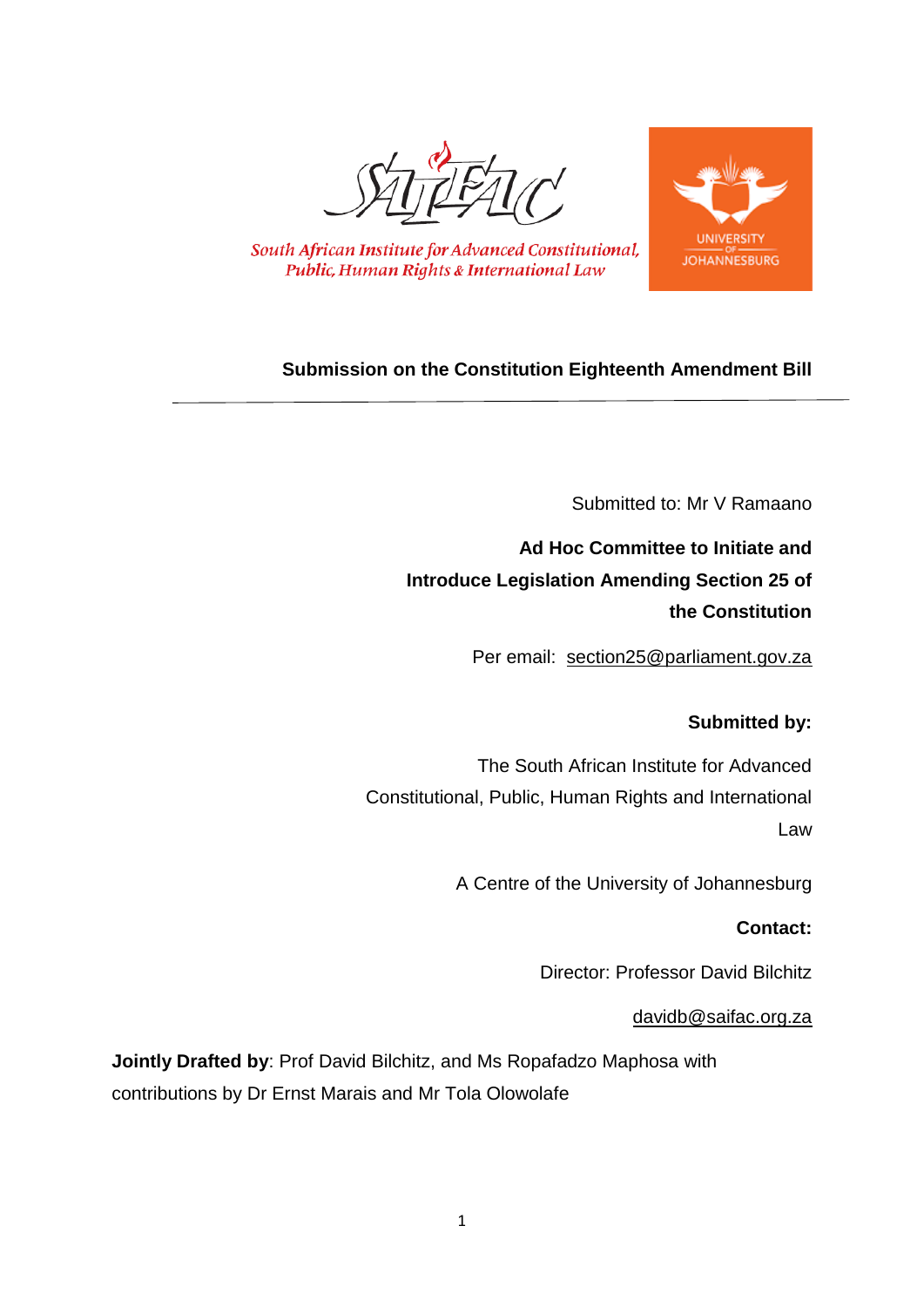### **Executive Summary**

- The South African Institute for Advanced Constitutional, Public, Human Rights and International Law (SAIFAC), a centre of the University of Johannesburg, welcomes the opportunity to make submissions to the Ad hoc Committee on the Amendment of section 25 of the Constitution of the Republic of South Africa, 1996.
- **We would appreciate the opportunity to make oral submissions.**
- SAIFAC recognises and acknowledges the deep historical injustices surrounding land in South Africa where the rights of black South Africans to their own land were taken away by force of law. They were removed, often forcibly, from land their ancestors had inhabited for decades and centuries. Such dispossession also generated serious economic hardship which continues in the high levels of poverty South Africa experiences currently. These injustices cry out for remediation.
- As a result, to address the pressing need for land reform, some have argued that the solution lies in reducing the burden on the state to pay for land that was forcibly taken from black South Africans and that expropriation of land without any compensation should be allowed. The Constitution Eighteenth Amendment Bill expressly recognises that the payment of nil compensation is a possibility and mandates the passing of national legislation to outline the specific circumstances under which it is warranted.
- We submit that, given recent developments in constitutionalism in similarlysituated democracies to South Africa, the power of parliament to pass constitutional amendments is limited. The basic structure doctrine holds that an amendment of the Constitution may be declared unconstitutional if it alters the basic structure – which includes the core values and principles – of the Constitution. A super-majority of parliament is thus not free to make any amendment it wishes but must still respect the basic features of the South African constitutional order.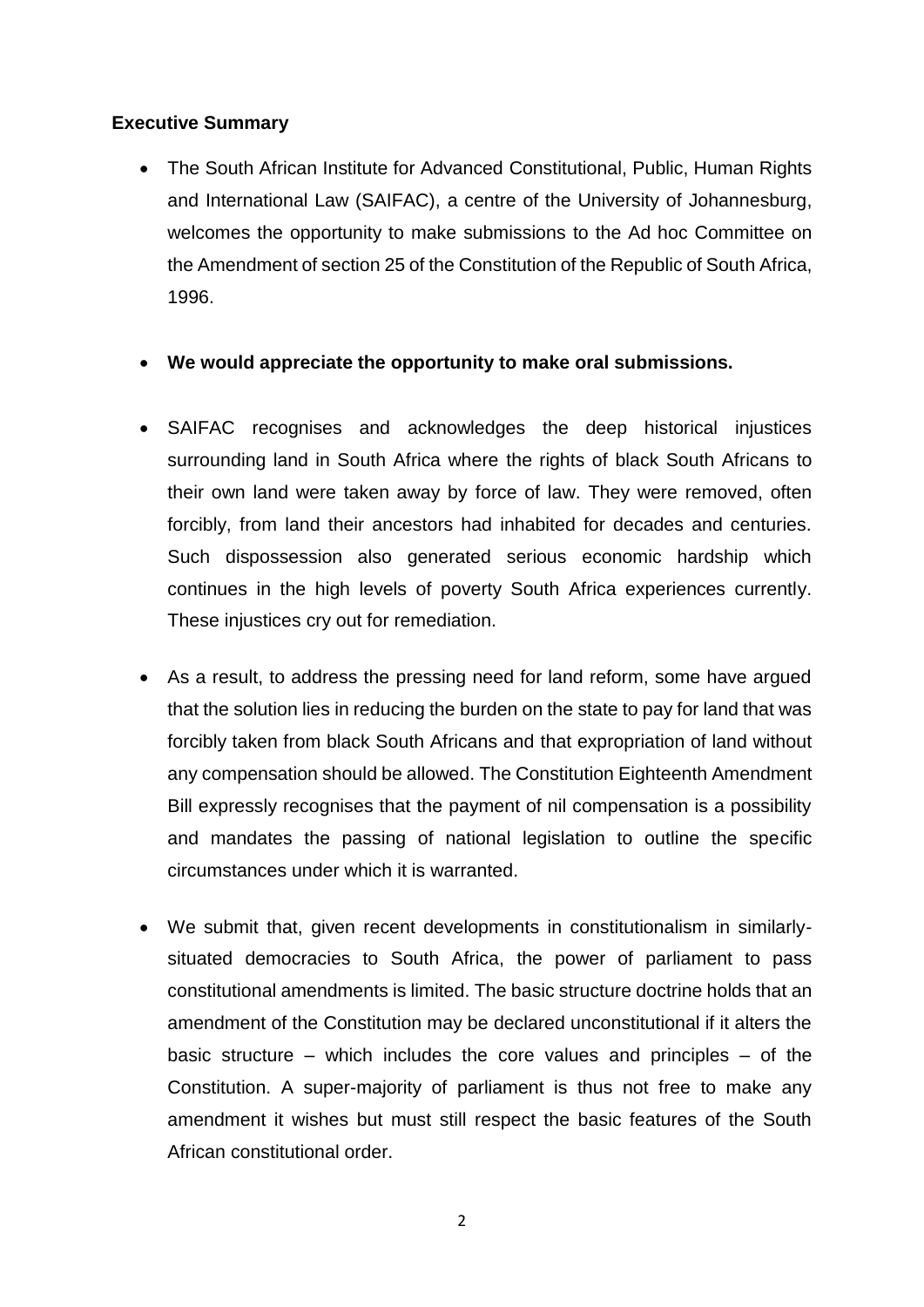SAIFAC makes three submissions concerning the Eighteenth Amendment Act.

- Firstly, in order for a provision to be a valid constitutional amendment, it must subject any determination of when expropriation without compensation takes place to **judicial review by the Courts**. In other words, it cannot provide in any national legislation that is envisaged by the amendment for a determination to be made solely by the executive of expropriation without compensation. In our reading, the current amendment meets this criterion – however, there have been disturbing reports that some political leaders and members of parliament are pushing for the amendment to leave such a determination solely in the hands of the executive. Such a change to the amendment would leave individuals at the mercy of unlimited executive discretion and thus be fundamentally inconsistent with South Africa's commitment to constitutionalism, the rule of law and judicial review. In our view, it is therefore likely to be struck down by the Constitutional Court;
- Secondly, it is our submission that a constitutional amendment cannot simply defer a determination of all details relating to when expropriation without compensation is permissible to national legislation. The minimum that is required of such an amendment is that it subject a determination of when nil compensation is payable to a **constitutional standard** against which the legislation can be tested in the courts. In our view, the current amendment is unclear as to whether it meets this criterion. It would be better, in our view, to clarify that any national legislation is to conform with the constitutional standards outlined in subsections 25(2) and (3) of the Constitution;
- Thirdly, in our view, expropriation without compensation should only be permissible where it is designed for **purposes of land reform** to correct historical injustices.
- To address the above points, we propose subsection 3A be reworded as follows: **'National Legislation must set out specific circumstances where a court may determine that the amount of compensation is nil. Such legislation must comply with the requirements of subsections 25(2) and**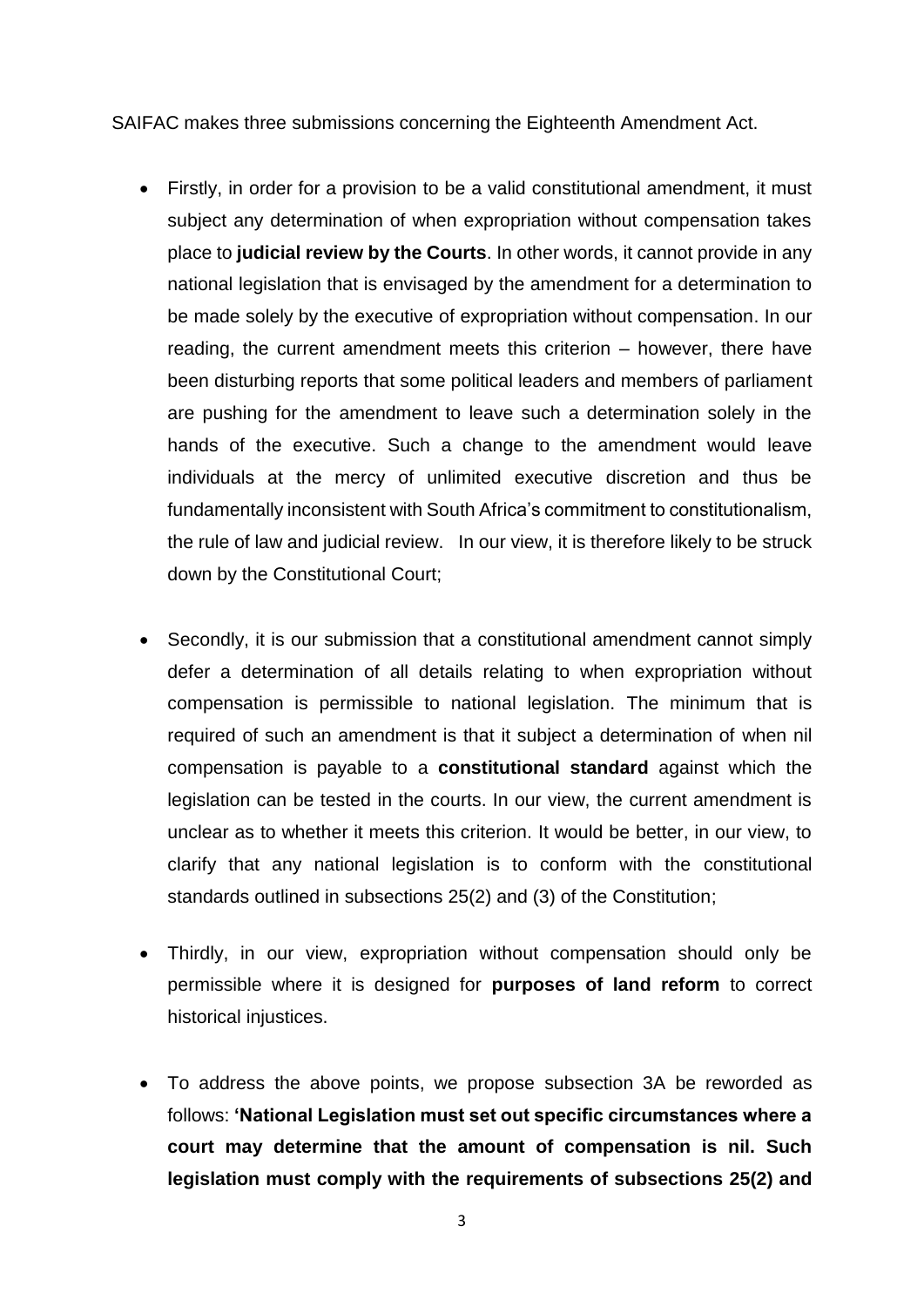**(3) and only allow such expropriation for the purposes of land reform to correct historical injustices.'**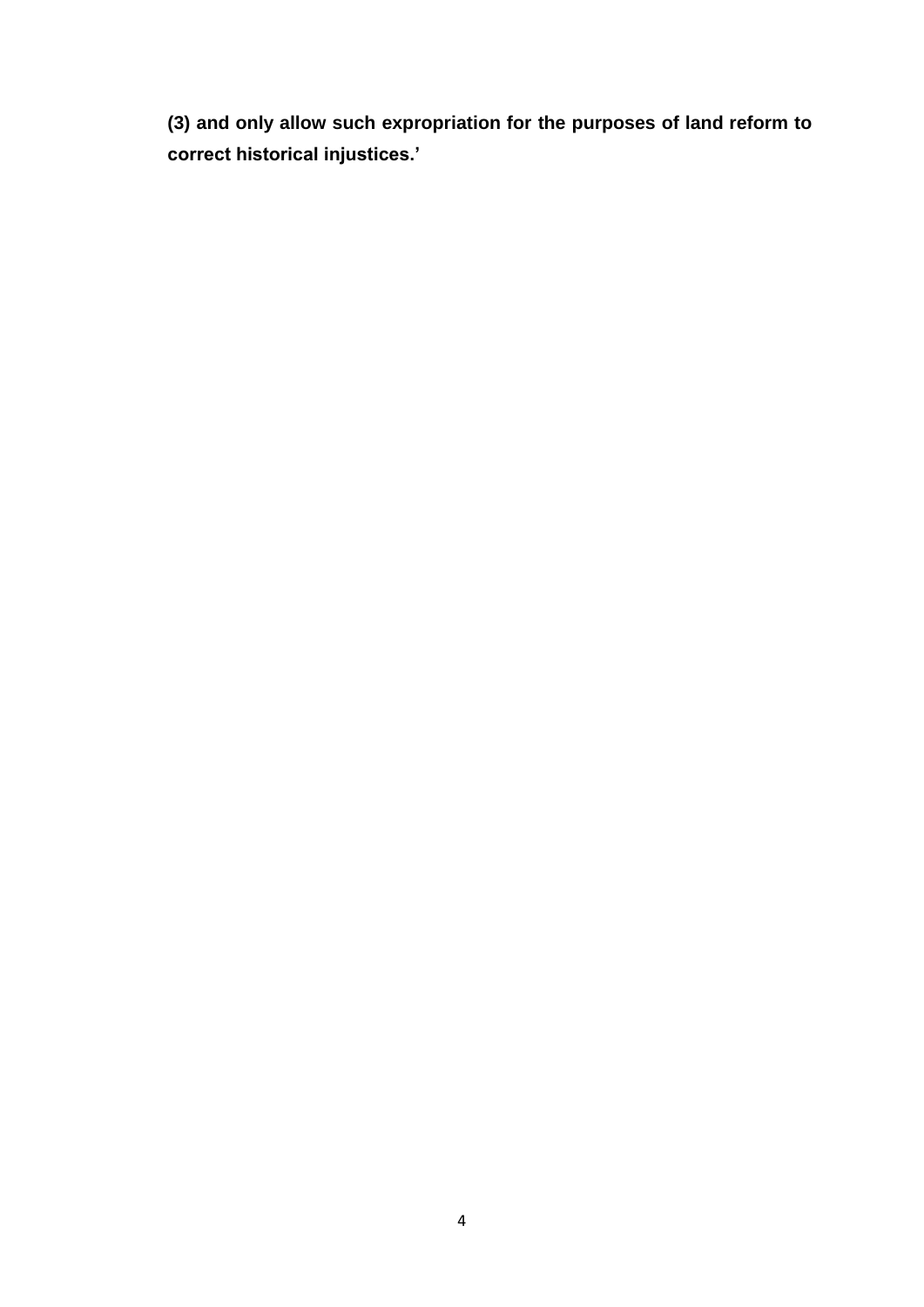#### **THE MAIN SUBMISSION**

#### **1. Introduction**

- 1.1. The South African Institute for Advanced Constitutional, Public, Human Rights and International Law (SAIFAC) is a research centre of the Faculty of Law at the University of Johannesburg. SAIFAC produces advanced research in its focus areas of constitutional, human rights, public and international law and aims to foster collaboration and engagement between academics and members of the legal community across South Africa and internationally, and to advance constitutionalism, human rights and the rule of law in Southern Africa.
- 1.2. SAIFAC welcomes the opportunity to make a written submission to the Ad hoc Committee on the Amendment of section 25 of the Constitution of the Republic of South Africa, 1996. We would also appreciate the opportunity to make an oral submission. The opinions expressed in this submission can be attributed to SAIFAC and its authors but do not express the position of any other members of the Faculty of Law or any other Faculty of the University of Johannesburg.
- 1.3. SAIFAC recognises and acknowledges the deep historical injustices surrounding land in South Africa where the rights of black South Africans to their own land were taken away by force of law. They were removed, often forcibly, from land their ancestors had inhabited for decades and centuries. Such dispossession also generated serious economic hardship which continues in the high levels of poverty South Africa experiences currently. These injustices cry out for remediation.
- 1.4. SAIFAC also recognises that section 25 of the Constitution provides a carefully constructed scheme by the Constitutional drafters on the one hand, to protect property rights, but, on the other, to enable land reform and remediation of the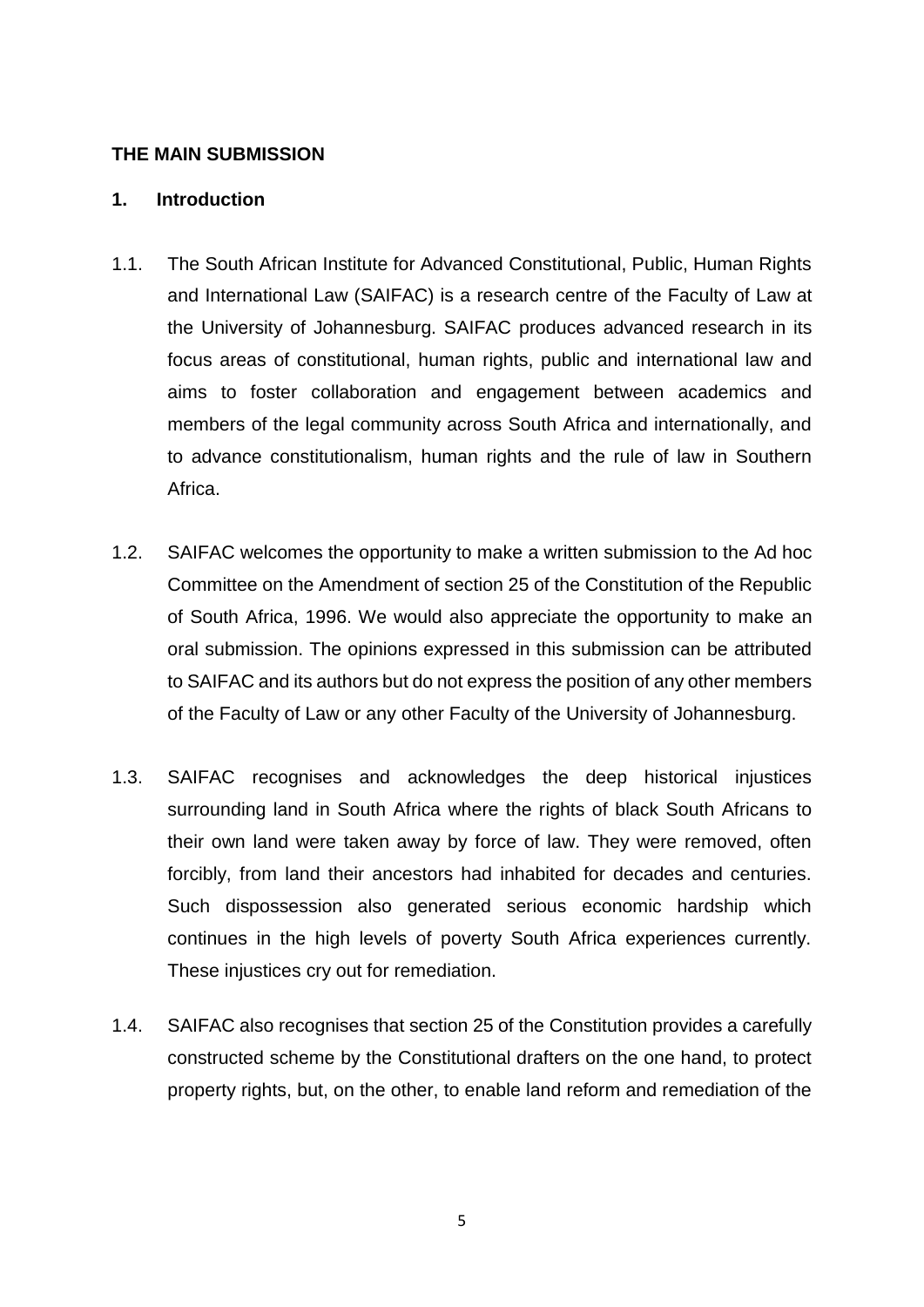serious injustices outlined above.<sup>1</sup> A constitutional standard – 'just and equitable compensation' – and a well-considered set of factors are prescribed in section 25(3) for calculating the amount of compensation to be paid. The courts have, in fact, interpreted the standard and formula flexibly and in such a way that arguably could, in the relevant circumstances, allow for expropriation of land without compensation.<sup>2</sup>

- 1.5. The Constitution Eighteenth Amendment Bill, recognises in its preamble the historical injustices mentioned above and states that its goal is to render explicit what is implicit – namely, that expropriation can take place for purposes of land reform with nil compensation (referred to in the rest of this submission as 'expropriation without compensation'). The core change brought about by the Act is the insertion of a section 25(3A) which states that 'National Legislation must, subject to subsections (2) and (3), set out specific circumstances where a court may determine that the amount of compensation is nil'.
- 1.6. In this submission, SAIFAC outlines what is often termed the 'basic structure doctrine' which essentially provides that an amendment of the Constitution may be declared unconstitutional if it alters the basic structure – which includes the core values and principles – of the Constitution. A super-majority of parliament is thus not free to make any amendment it wishes but must still respect the basic features of the South African constitutional order.
- 1.7. SAIFAC makes three submissions concerning the Eighteenth Amendment Act. First, to be a constitutional amendment, it must subject any determination of when expropriation without compensation takes place to **judicial review by the Courts**. In other words, it cannot provide in any national legislation that is envisaged by the section for a determination to be made solely by the executive. In our reading, the current amendment meets this criterion –

<sup>1</sup> *Agri South Africa v Minister for Minerals and Energy* 2013 (4) SA 1 (CC) paras 60-62 (judgment by Mogoeng CJ); *Du Toit v Minister of Transport* 2006 (1) SA 297 (CC) (judgment by Langa CJ) para 81.

<sup>2</sup> See, for instance, *Du Toit v Minister of Transport* 2006 (1) SA 297 (CC); *Msiza v Director-General, Department of Rural Development and Land Reform and Others* 2016 (5) SA 513 (LCC); *Nhlabathi and others v Fick* [2003] 2 All SA 323 (LCC).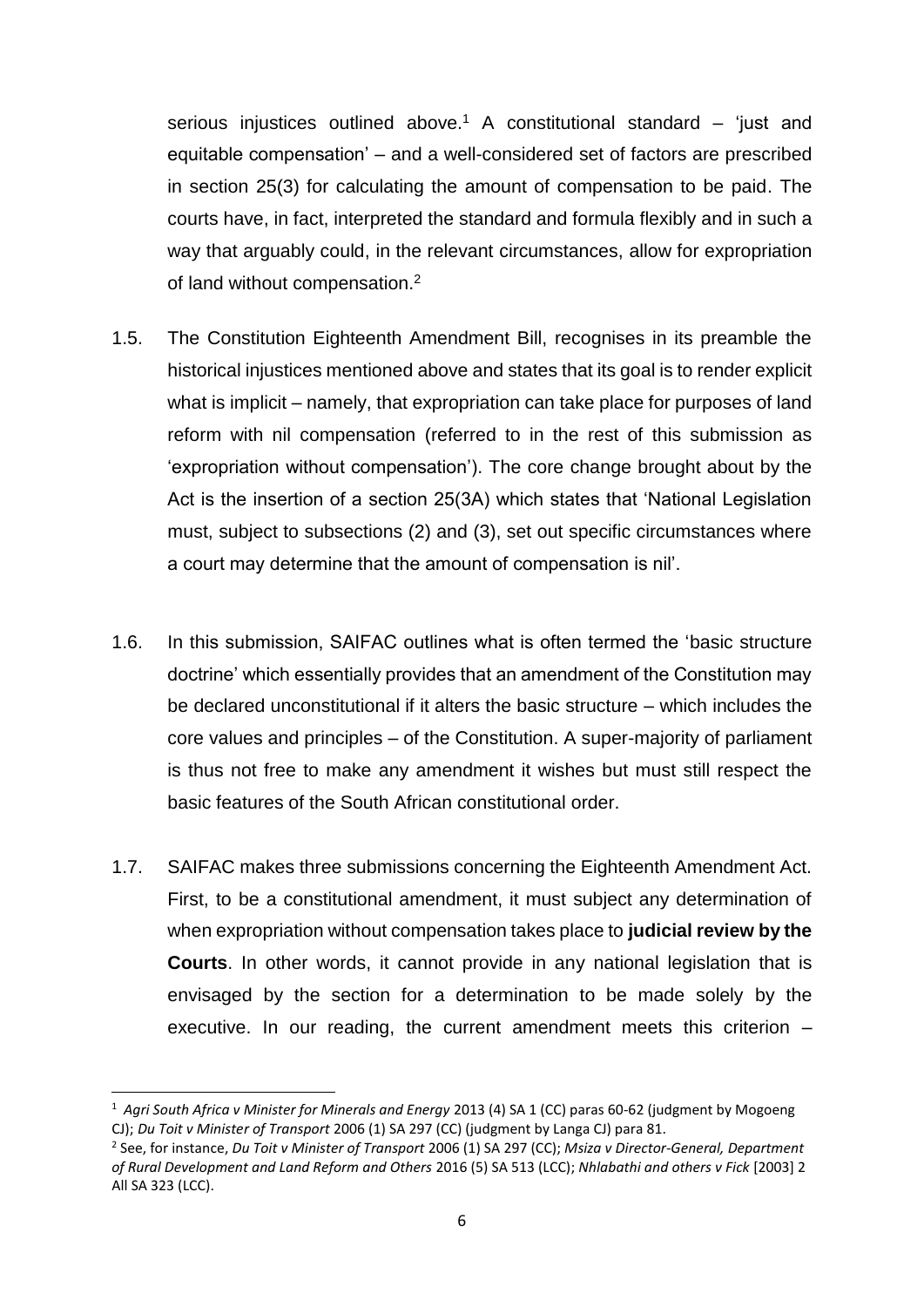however, there have been disturbing reports that some political leaders and members of parliament are pushing for the amendment to leave such a determination solely in the hands of the executive. Such a change to the amendment would leave individuals at the mercy of unlimited executive discretion and thus be fundamentally inconsistent with South Africa's commitment to constitutionalism, the rule of law and judicial review. In our view, it is therefore likely to be struck down by the Constitutional Court.

- 1.8. Secondly, it is our submission that a constitutional amendment cannot simply defer a determination of all details relating to when expropriation without compensation is permissible to national legislation. The minimum that is required of such an amendment is that it subject a determination of when nil compensation is payable to a **constitutional standard** against which the legislation can be tested in the courts. In our view, there is some ambiguity as to whether the current amendment meets this criterion. It does state that the envisaged national legislation will be subject to the provisions of subsections 25(2) and 25(3) of the Constitution. That would require the existence of a law of general application, a valid public purpose or public interest, the amount of compensation to be determined by agreement between the parties or judicial supervision, and the amount of compensation to meet the standard of being just and equitable (if the amount offered by the state is challenged in a court of law). If this is indeed the position that the amendment enshrines, in our view, it would also be constitutional. If, however, the intention of parliament is to enable national legislation to circumvent the constitutional requirements on expropriation more generally, it would be unconstitutional.
- 1.9. Thirdly, in our view, expropriation without compensation should only be permissible where it is designed for purposes of land reform to correct historical injustices.
- 1.10. In the conclusion and executive summary, we propose alternative wording which clarifies that the new subsection 3A meets these tests.

7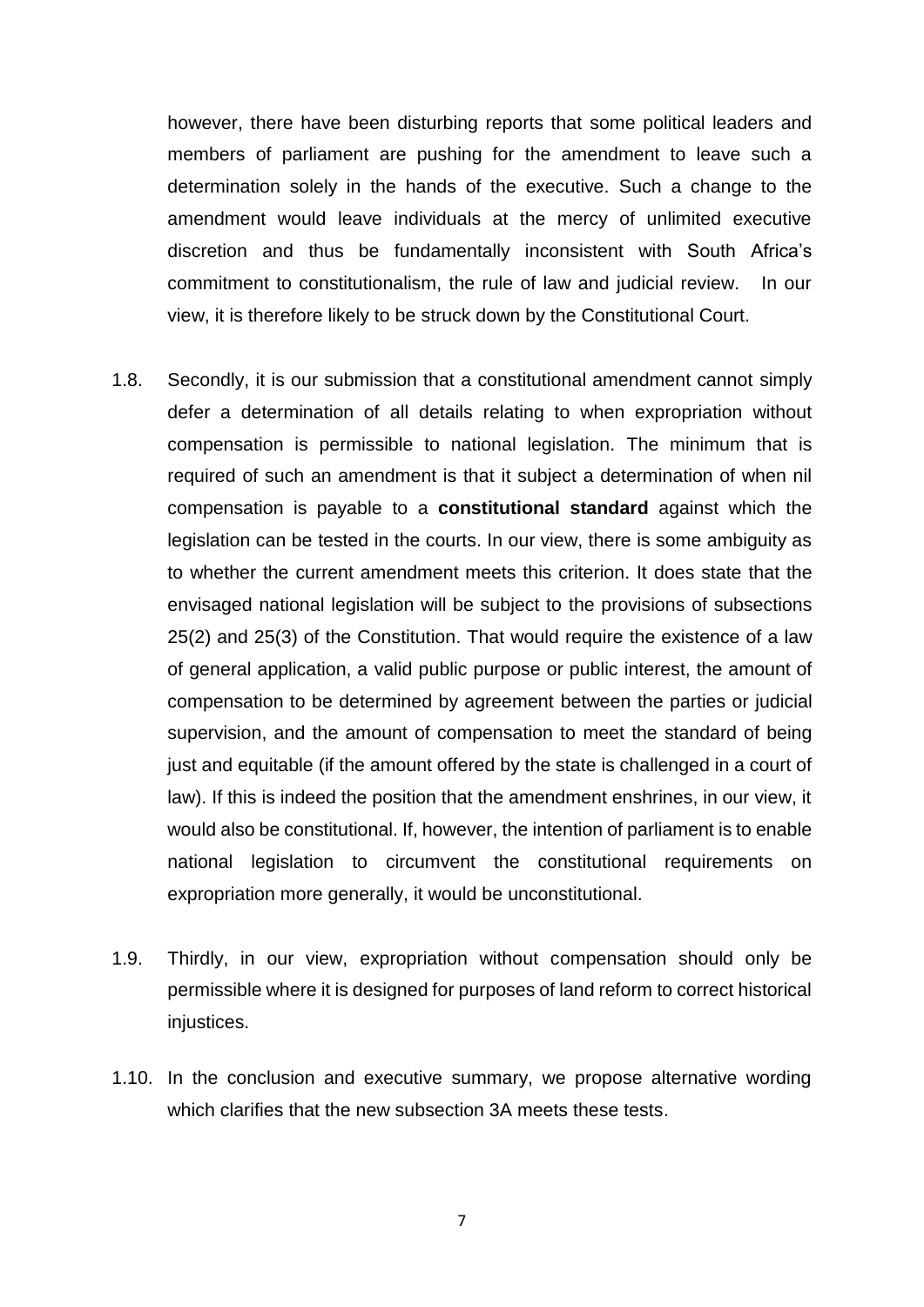1.11. To justify the views outlined above, our argument is presented in more detail in the next segments of this submission.

### **2. The Constitutional Limits of Constitutional Amendments**

- 2.1. Section 74 of the South African Constitution prescribes a number of procedures that must be complied with in order for a valid constitutional amendment to be passed. If these are not complied with, the amendment can be struck down by the Constitutional Court. We assume parliament will comply with the requisite procedures and, consequently, our submissions do not concern the procedural requirements for amendment.
- 2.2. Our focus concerns the possible substantive challenges that may be raised against the constitutionality of an amendment. In our view, in order to validly amend the Constitution in terms of section 74, any amendment must still operate within the logic and framework of the Constitution and not attempt to replace it.<sup>3</sup> If parliament were to adopt an amendment which is in fact a 'replacement' of the Constitution, the courts would be justified in setting that 'amendment' aside. The notion that there are substantive limits to constitutional amendments has often been referred to as the basic structure doctrine or the unconstitutional constitutional amendment doctrine. 4

# **Anatomy of the Basic Structure Doctrine**

**.** 

2.3. The basic structure doctrine postulates that there are certain principles or features of a constitutional order that even a supermajority of parliament cannot validly overturn. This doctrine has been developed in numerous courts and, most notably, by the Supreme Court of India. 5 In the case of *Kesavananda* 

<sup>3</sup> Abebe "The Substantive Validity of Constitutional Amendments in South Africa" 2014 *South African Law Journal* 667.

<sup>4</sup> See, for instance, the detailed study by Roznai *Unconstitutional constitutional amendment* (2017, Oxford University Press).

<sup>&</sup>lt;sup>5</sup> We can only very briefly outline its contours here and it has been the subject of much writing in constitutional law in recent years.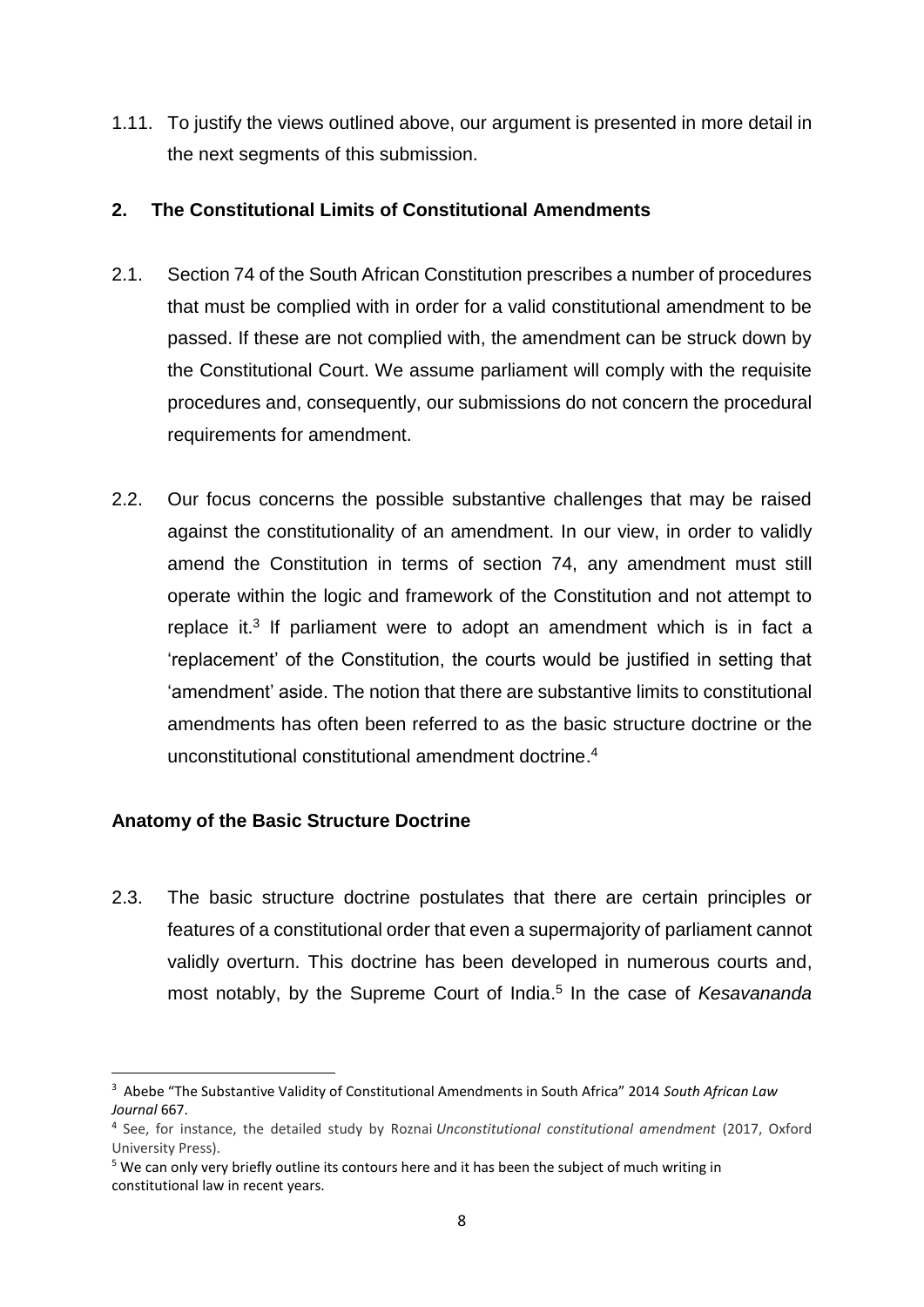Bharati v The State of Kerala,<sup>6</sup> the court explained that a constitution has certain basic features which underlie not just the written text but also the spirit of that constitution. These features constitute the "inviolable core" of the constitution, and any amendment, which intends to alter the constitution in a manner that takes away that basic structure, is void and unenforceable.<sup>7</sup> The court held that, as the Supreme Court of the land, it had the power to review and strike down amendments which went to the very heart and core of the constitution, by seeking to alter its basic structure. The rationale of the decision was that an amendment which makes a change in the basic structure of the constitution is not really an amendment but is, in effect, tantamount to rewriting the constitution, which parliament has no power to do. This is because the constitution merely gives a power of amendment to Parliament and not a power of replacement.<sup>8</sup> The basic structures doctrine was upheld and relied on in subsequent decisions in India, and in many other constitutional democracies.<sup>9</sup>

2.4. What, then, are some of the features of the basic structure? In India, it has been held to include the supremacy of the Constitution, rule of law, separation of powers, judicial review and independence, human dignity, free and fair elections, federalism and secularism. If an amendment contravenes some of these basic principles, it may be set aside by a Court.

# **The Basic Structure Doctrine in South Africa**

2.5. Although the doctrine has not yet been applied in South Africa in a particular case, the Constitutional Court has hinted at its possible application by our courts. In *Premier, KwaZulu-Natal, and Others v President of the Republic of South Africa and Others*, the Constitutional Court referred to the doctrine when it held that:

> 'There is a procedure which is prescribed for the amendment to the Constitution and this procedure has to be followed. If that is properly

<sup>6</sup> *Kesavananda Bharati v The State of Kerala* (1973) AIR 1461 (SC).

<sup>7</sup> *Kesavananda Bharati v The State of Kerala* (n 5) par 1590.

<sup>8</sup> See *Minerva Mills Ltd v Union of India* (1980) AIR 1789 (SC) at 1789.

<sup>9</sup> Constitutional democracies that have applied the basic structure doctrine include, Taiwan, Colombia and Argentina.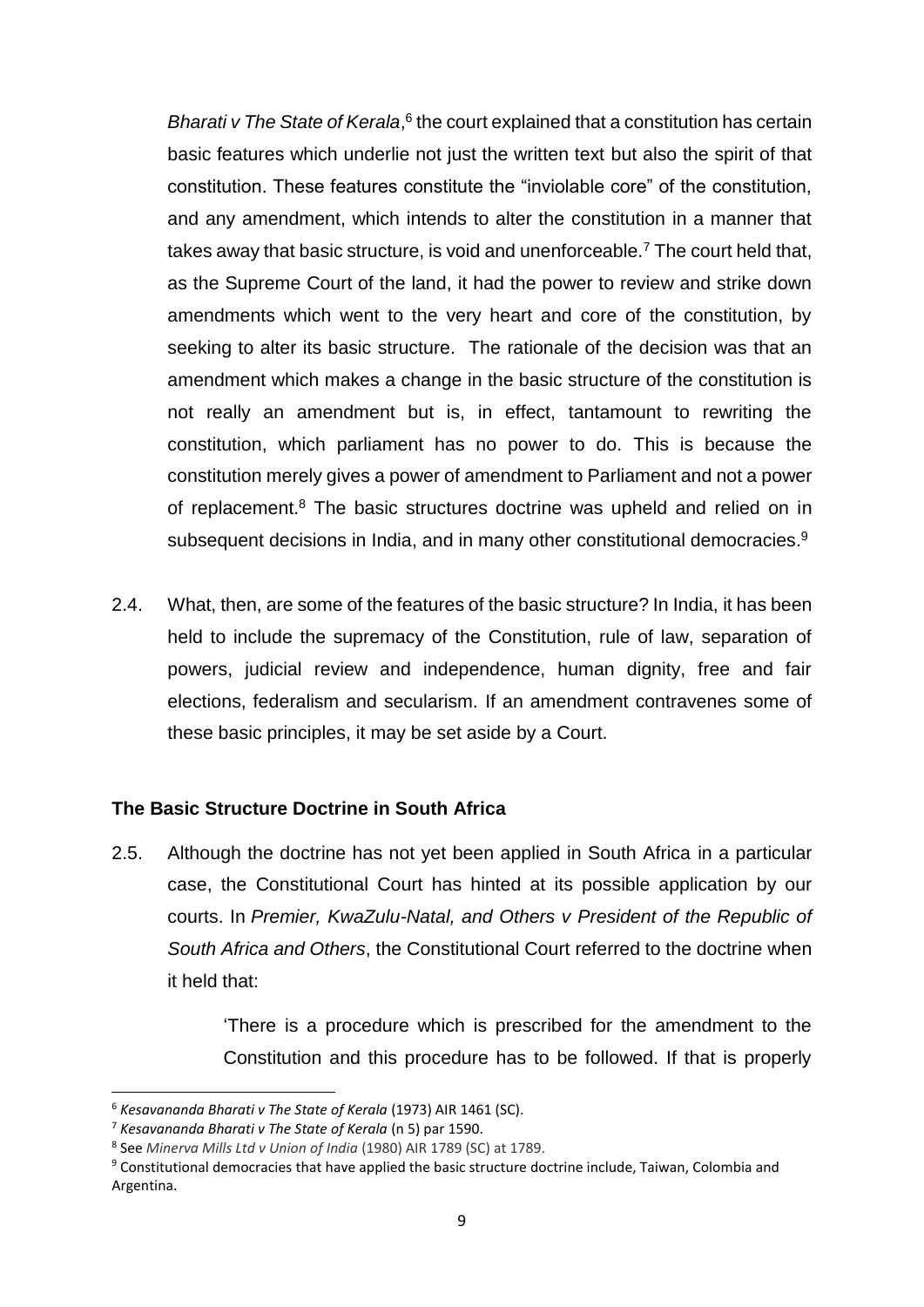done, the amendment is constitutionally unassailable. It may perhaps be that a purported amendment to the Constitution, following the formal procedures prescribed by the Constitution, but radically and fundamentally restructuring and reorganizing the fundamental premises of the constitution, might not qualify as an ''amendment'' at all'.<sup>10</sup>

2.6. In considering the possibility that an extreme amendment could not be deemed an ''amendment'' at all, the Court left open the question of the application of the basic structure doctrine in South African law. A similar question was raised in *Executive Council of the Western Cape Legislature and Others v President of the Republic of South Africa and Others*<sup>11</sup> where Justice Sachs noted that:

'[t]here are certain fundamental features of parliamentary democracy, which are not spelt out in the Constitution but which are inherent in its very nature, design and purpose. Thus, the question has arisen in other countries as to whether there are certain features of the constitutional order so fundamental that even if Parliament followed the necessary amendment procedures, it could not change them. I doubt very much if Parliament could abolish itself, even if it followed all the framework principles mentioned above. Nor, to mention another extreme case, could it give itself eternal life – the constant renewal of its membership is fundamental to the whole democratic constitutional order. Similarly, it could neither declare a perpetual holiday, nor, to give a far less extreme example, could it in my view, shuffle of the basic legislative responsibilities entrusted to it by the Constitution'.<sup>12</sup>

2.7. Therefore, it appears to be clear that the Constitutional Court has expressly contemplated the application of the doctrine in South Africa. Justice Sachs identifies that, at least, basic principles of democracy could not be abrogated and hints that the separation of powers, too, would form part of the basic constitutional framework.

<sup>10</sup> *Premier, KwaZulu-Natal, and Others v President of the Republic of South Africa and Others* 1996 (1) SA 769 (CC), para 47.

<sup>11</sup> *Executive Council of the Western Cape Legislature and Others v President of the Republic of South Africa and Others* 1995 (10) BCLR 1289 (CC).

 $12$  Ibid, para 204.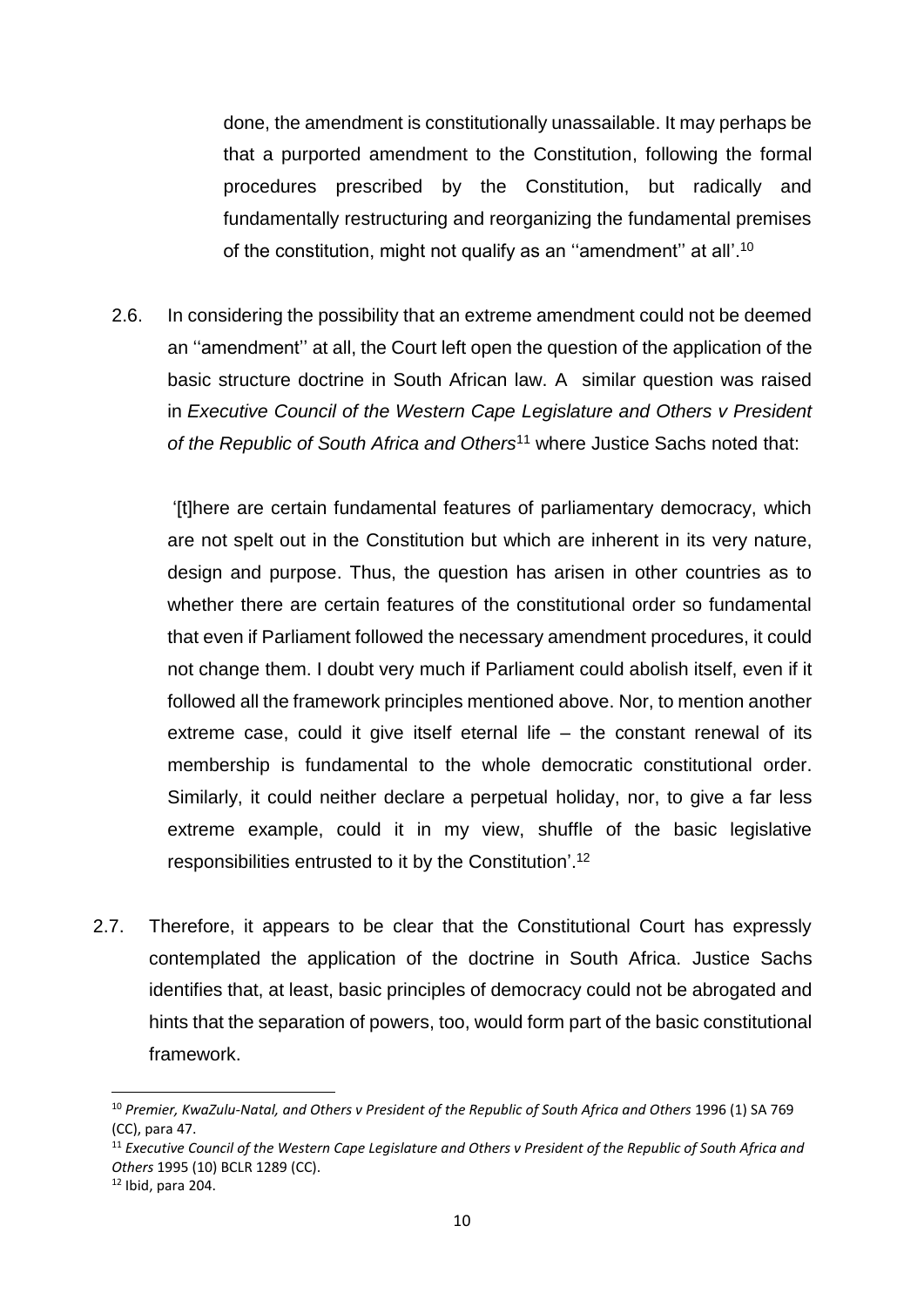2.8. In our assessment, it is likely that the doctrine will be found to be applicable in South Africa, given its widespread adoption in modern Global South democracies, such as India and Colombia, and the above contemplation of its application by the Constitutional Court. <sup>13</sup> On the basis of this assumption, the question then arises whether the Eighteenth Amendment Bill would contravene this doctrine or be compatible with it. In determining that question, we need to identify which facets of the basic structure of South African constitutionalism are implicated by the amendment and, then upon an analysis of it, reach a conclusion concerning its constitutionality. The analysis also, we hope, can provide guidance to parliament concerning which features of such an amendment must be present without which it will likely be declared invalid.

### **3. The Basic Structure and the Constitution Eighteenth Amendment Bill**

3.1. The Constitution Eighteenth Amendment Bill is designed to allow explicitly for expropriation of property for purposes of land reform without having to compensate the previous owner. The Amendment arises against the backdrop whereby black people were systematically dispossessed of land by operation of law – most notably, the 1913 Native Land Act.<sup>14</sup> The Constitutional Court has previously held that section 25 must be understood purposively because it is connected to the very remedial and transformational purposes of the Constitution.<sup>15</sup> It explicitly envisages addressing the lack of tenure security caused by the dispossession, restitution of land that was taken away and redistribution of land for purposes of land reform. Section 25(3)(b) also envisages that when determining compensation, courts must take account of the history of the acquisition of the property. The Constitutional Court has expressly held that the amount of compensation need not be market value and

1

<sup>&</sup>lt;sup>13</sup> Devenish "A Jurisprudential Assessment of the Process of Constitutional Amendment and the Basic Structure Doctrine in South African Constitutional Law" 2005 *Tydskrif vir Hedendaagse Romeins-Hollandse Reg* 252; Henderson "Cry the Beloved Constitution? Constitutional Amendment, the Vanished Imperative of Constitutional Principles and the Controlling Values of Section 1" 1997 *South African Law Journal* 554. <sup>14</sup> *Daniels v Scribante* 2017 (4) SA 341 (CC) para 1.

<sup>15</sup> *Agri South Africa v Minister for Minerals and Energy* 2013 (4) SA 1 (CC) paras 60-62 (judgment by Mogoeng CJ); *Department of Land Affairs v Goedgelegen Tropical Fruits (Pty) Ltd* 2007 (6) SA 199 (CC) para 53; *First National Bank of SA Ltd t/a Wesbank v Commissioner, South African Revenue Service* 2002 (4) SA 768 (CC) paras 49-50.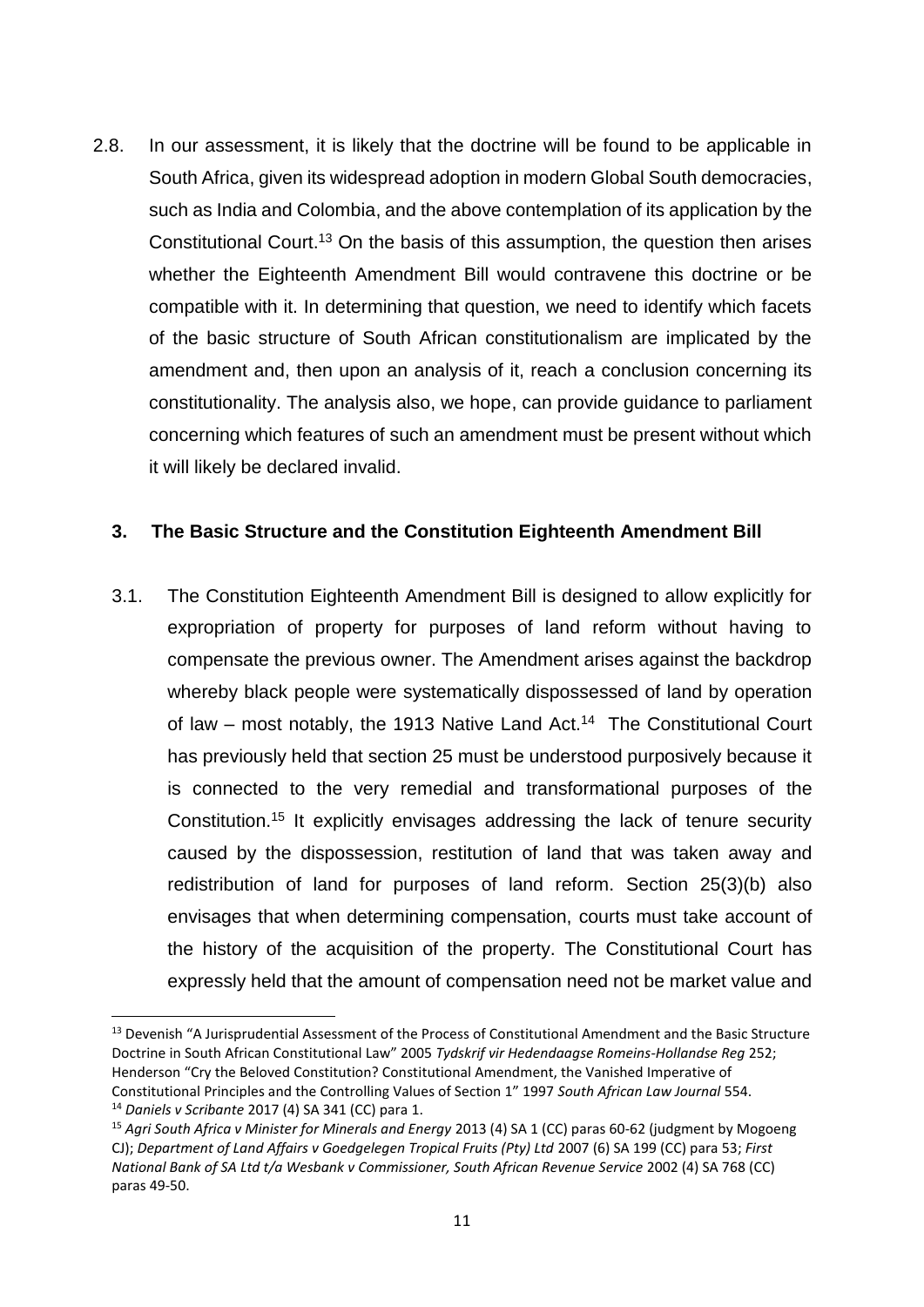is determined by the standard of being 'just and equitable'<sup>16</sup> – in the appropriate circumstances, arguably, such a formula allows for nil compensation.<sup>17</sup>

- 3.2. The need to undertake land reform, however, is regarded in the Constitution as being consistent with providing protection for property rights. Indeed, one facet of the colonial and apartheid systems was the deliberate disregard of black people's property rights – consequently, in redressing this aspect of the past it was necessary to ensure that there would be no arbitrary deprivations of property and expropriation take place only under particular circumstances.<sup>18</sup>
- 3.3. Following the flexible formula of the Constitutional Court, we accept that there may be limited circumstances – for purposes of land reform and under specified conditions – in which expropriation without compensation can be just and equitable and that a constitutional amendment that allows it is not invalid per se. The necessity for such an amendment may, however, be disputed given the prior holdings of the Constitutional Court that allow for such circumstances. Nevertheless, the core rationale for such an amendment appears to be to make explicit the possibility of nil compensation and regulate expressly the circumstances when that is to be applied.
- 3.4. It is important to recognise that the exercise of a power to expropriate property without compensation involves a grave interference with an individual's life. The Constitutional Court has in the past linked property and dignity<sup>19</sup> – individuals often see their own worth and life projects as tied in some sense to their possessions. Property too is tied to a sense of security which, if taken away without any compensation, can leave an individual destitute but also feeling extremely vulnerable (especially if the expropriation without compensation

**.** 

<sup>16</sup> *Du Toit v Minister of Transport* (n 1 above) par 37.

<sup>17</sup> See, for instance, *Du Toit v Minister of Transport* 2006 (1) SA 297 (CC); *Msiza v Director-General, Department of Rural Development and Land Reform and Others* 2016 (5) SA 513 (LCC); *Nhlabathi and others v Fick* [2003] 2 All SA 323 (LCC).

<sup>&</sup>lt;sup>18</sup> Van der Walt and Viljoen "The Constitutional Mandate for Social Welfare-Systemic Differences and Links between Property, Land Rights and Housing Rights" 2015 *PER/PELJ* 1061.

<sup>19</sup> *Daniels v Scribante* (n 14 above) paras 1-2; *Shoprite Checkers (Pty) Ltd v MEC for Economic Development, Eastern Cape and Others* 2015 (6) SA 125 (CC) paras 49-56.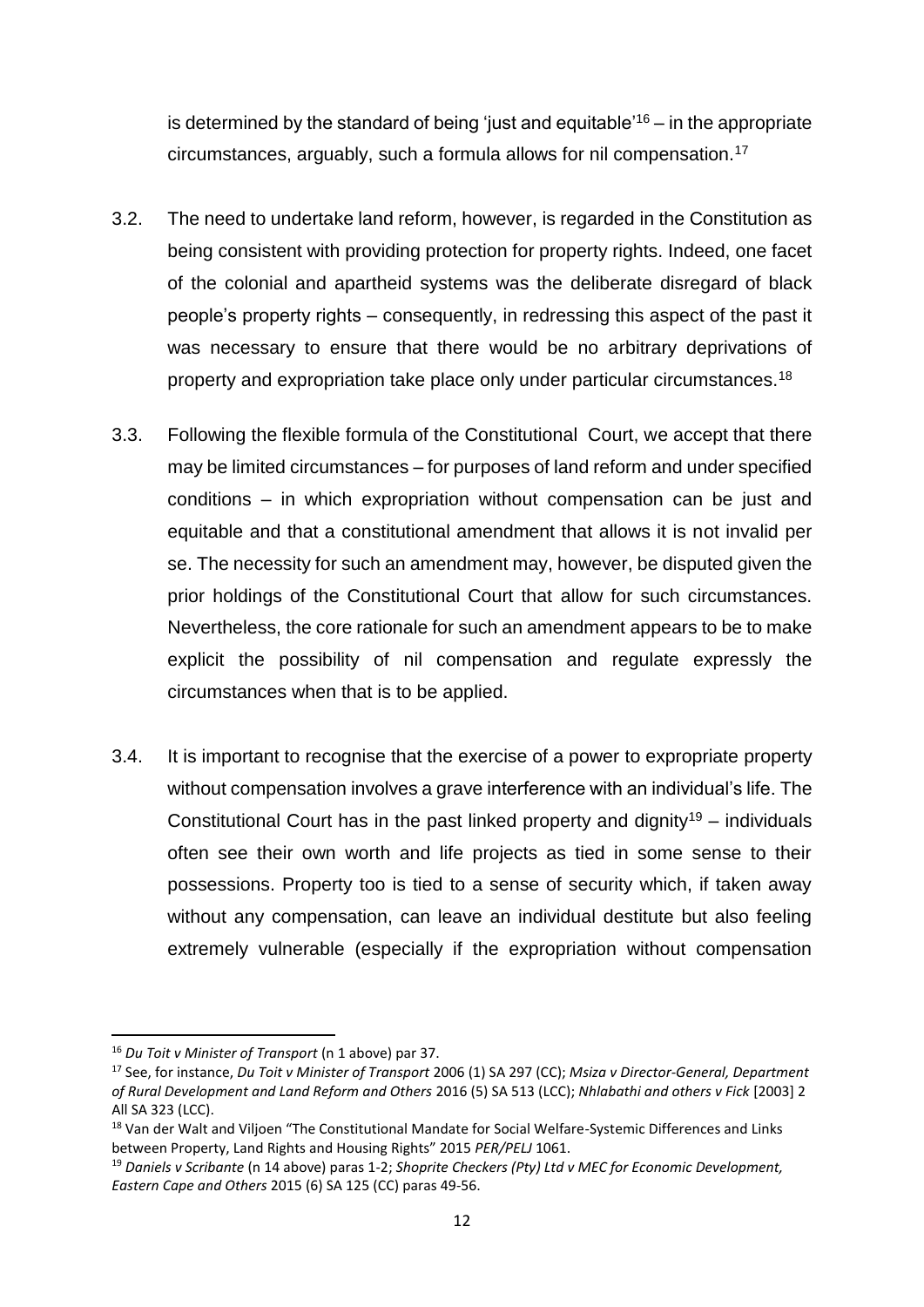results in the expropriated person losing his or her only home).<sup>20</sup> Property is also linked to autonomy – it provides the resources which enable individuals to make decisions concerning their lives and also, in itself, involves the exercise of freedom concerning individual life projects.<sup>21</sup> If property can simply be taken away without any compensation, many foundational interests of individuals are affected that are protected by other rights in the Constitution, such as the right to human dignity (section 10) and the right to have access to adequate housing (section 26(1)).

3.5. Consequently, in our view, such an interference may only take place provided there are appropriate safeguards in place. It also needs to be clear that the only purpose for which this can occur is to remedy past injustices given historic dispossession and that, even then, there will only be narrow circumstances in which it is just and equitable to provide no compensation at all (as opposed to limited compensation). If the government wishes to expropriate for purposes of building roads and other public purposes, then it must compensate individuals. In our view, three criteria are critical without which any such amendment will be invalid.

# **The Core Criteria for Validity of the Eighteenth Amendment**

**.** 

- 3.6. The first criterion for any constitutional amendment relating to expropriation without compensation will be the ability of courts to review legislation that governs the circumstances in which it is permissible as well as their ability to review the determinations in individual cases as to when property may be expropriated for nil compensation. Why is this such a central component of any legislative scheme?
- 3.7. As we have mentioned, the expropriation of property without compensation can have a very negative effect on an individual. Consequently, the ability of the

<sup>20</sup> Michelman "Liberal Constitutionalism, Property Rights and the Assault on Poverty" 2011 *Stellenbosch Law Review* 706

<sup>21</sup> *Shoprite Checkers (Pty) Ltd v MEC for Economic Development, Eastern Cape and Others* (n 19 above) paras 49-56; Michelman (20 above) 716.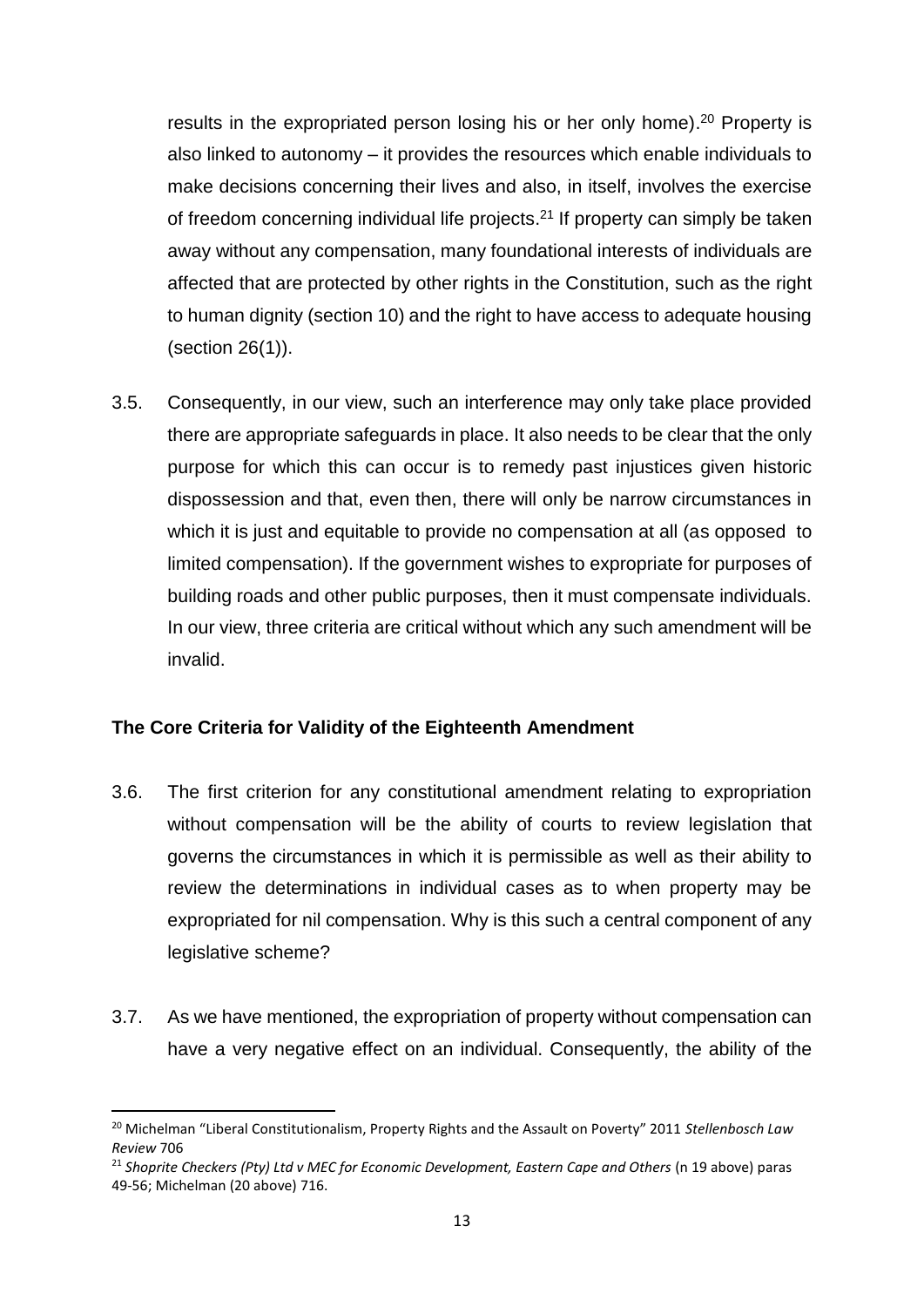executive to remove property from an individual without any compensation involves the exercise of significant power over individuals. If that power is not subject to review, the executive can act in a manner that is arbitrary, favours political elites, and punishes disfavoured individuals or groups. The misuse of such a power would be reminiscent of apartheid-style dispossession and, thus, undermines the very purpose of the Constitutional order itself, which is to correct such past injustices and not repeat them.

- 3.8. Moreover, if the executive can simply remove property at whim with no compensation and without any review being possible of its decisions, this would undermine the very foundational value of the rule of law in South African society (protected in section 1). Such an exercise of power would ultimately subject individuals to a severe interference with their lives without any possibility of justification or challenge. That is the definition of despotic rather than democratic constitutional rule. The executive cannot, therefore, be given unlimited power to expropriate without compensation without the possibility for the courts to be able to review those decisions. Our submission would allow for the executive to make the initial determinations concerning whether compensation is payable (and the amount thereof) – but any such power should be subject to challenge and review in the courts.
- 3.9. The second key criterion would be that the amendment must subject any legislation and individual determinations concerning expropriation without compensation to review against a standard that is outlined in the Constitution. That means that parliament or the executive are subject to a substantive standard against which their behaviour must be evaluated. The Constitution currently already has three standards it envisages: there must be a law of general application, any expropriation must be for a valid public purpose or in the public interest; and compensation must be just and equitable (taking into account the factors in section 25(3)). These standards provide the basis upon which the courts can review legislation (and individual determinations) and provide an understanding of the substantive grounds of justification that can be given for expropriation and the amount of compensation payable. The severe interference with property that an amendment allowing expropriation without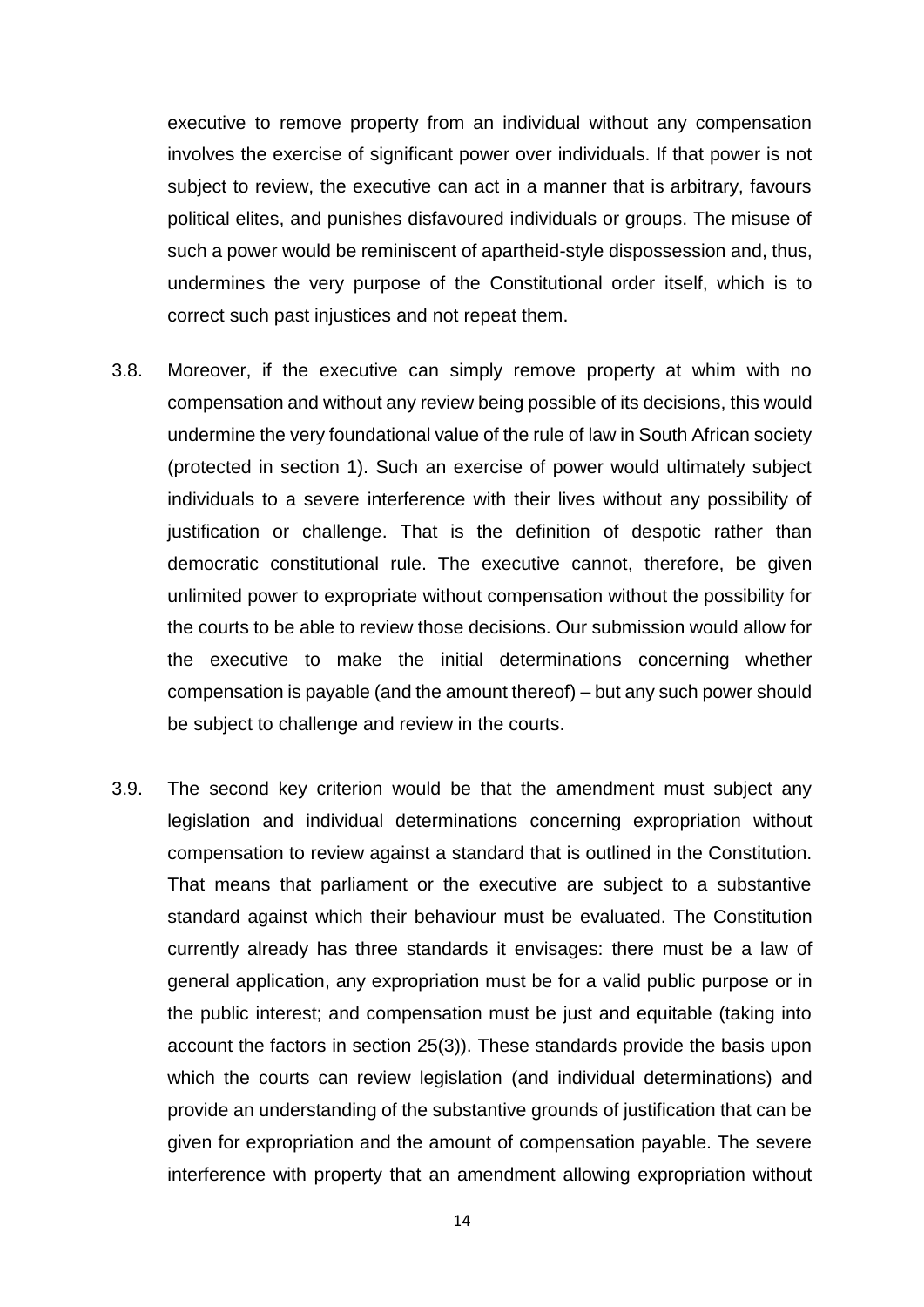compensation entails, as well as its potential to harm the rule of law, means that there must be substantive constitutional standards according to which such an action can be evaluated. Without that, once again, individuals are subject to a grave interference with their lives without there being a proper basis for evaluating the justification thereof.

- 3.10. The last criterion flows from what we have said about expropriation without compensation only being justifiable for purposes of remedying historical injustice. Any amendment should indicate that this is the only purpose for which nil compensation may be paid.
- 3.11. The arbitrary exercise of significant power without justification is the background against which the South African Constitution was adopted. In the famous words of Etienne Mureinik, South Africa has moved from a 'culture of authority' in which authority was respected for its own sake, to a 'culture of justification' in which all exercises of authority need to be justified.<sup>22</sup> Allowing expropriation without compensation without judicial review against a constitutional standard would fundamentally violate this foundational feature of the South African Constitution. In our view, consequently, any amendment that fails to meet the above criteria would be invalid.

# **Does the Constitution Eighteenth Amendment Bill meet these criteria?**

3.12. The question thus for determination is whether the current Amendment Bill ("the Bill") meets these criteria. In relation to the first criterion of judicial review, in our view, the current Bill does conform to this criterion. The amendment to section 25(2) expressly envisages a court making the determination that the compensation will be nil. Similarly, section 3A expressly states that national legislation will outline the circumstances when a court may determine the compensation is nil. The Amendment thus envisages a determination by a court concerning the amount of compensation payable and whether it is nil.

**.** 

<sup>22</sup> Mureinik "A Bridge to Where? Introducing the Interim Bill of Rights" 1994 *South African Journal of Human Rights* 31.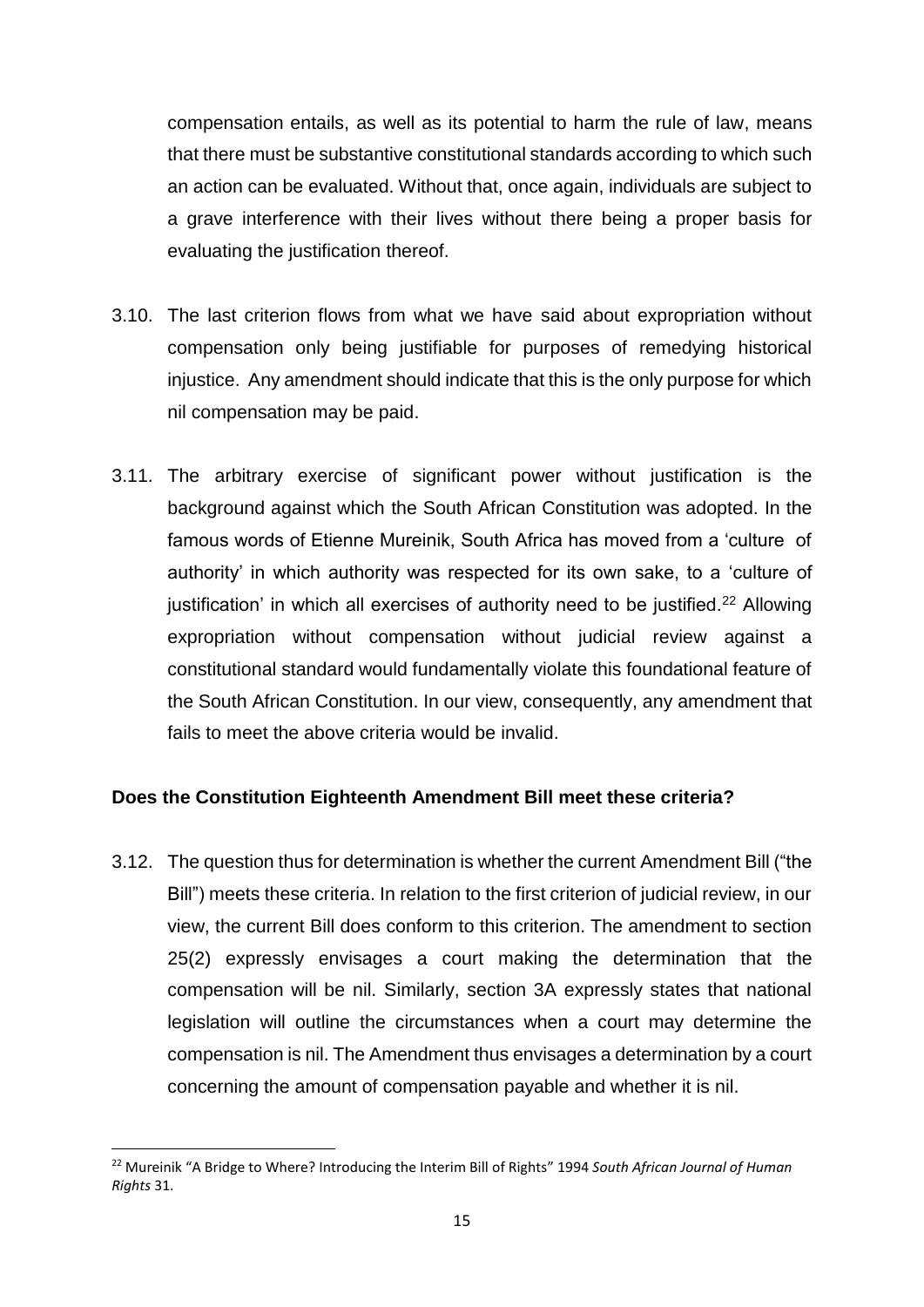- 3.13. Why then do we outline the criterion in question? There have been reports that some political leaders wish to ensure the powers of the courts in this regard are ousted and the process of expropriation without compensation takes place purely through executive action.<sup>23</sup> If there are changes to the Bill that remove courts' powers of determination in this regard – or at least of review of any executive determination – any such amendment will be likely to be struck down as invalid. Similarly, the national legislation in question will not be constitutional if it fails to envisage a role for the courts, as we have mentioned.
- 3.14. The second question, then, is whether or not the current Bill provides for the review of legislation concerning expropriation without compensation (as well as individual determinations) against a constitutional standard. In this respect, the Bill is less clear. The key section is the new 3A – currently, it states that 'National legislation must, *subject to subsections (2) and (3)*, set out specific circumstances where a court may determine that the amount of compensation is nil'. The core words in this section are 'subject to subsections (2) and (3)'. An ordinary reading of these words suggests that the national legislation must be held to accord with the standards currently contained in subsections (2) and (3). As such, the legislation would simply be elaborating upon the circumstances that would constitute a public purpose or public interest and when compensation would be just and equitable. Such legislation would, in fact, be helpful to courts and could also, on this view, be reviewed against the constitutional standards applicable in those sections.
- 3.15. It is, however, possible that the intention behind the Bill was simply to enable national legislation to define all the circumstances in which expropriation without compensation could take place without being subject to any further constitutional standards. If the latter is the intention, as we have indicated, then the new amendment would be invalid: it cannot be that the legislature is

<sup>&</sup>lt;sup>23</sup> Merten "ANC's Executive Proposal on Expropriation without Compensation Obscures Already Vast Ministerial Powers" 2020 *Daily Maverick* https://www.dailymaverick.co.za/article/2020-01-28-ancs-executiveproposal-on-expropriation-without-compensation-obscures-already-vast-ministerial-powers/amp/ (27-02- 2020)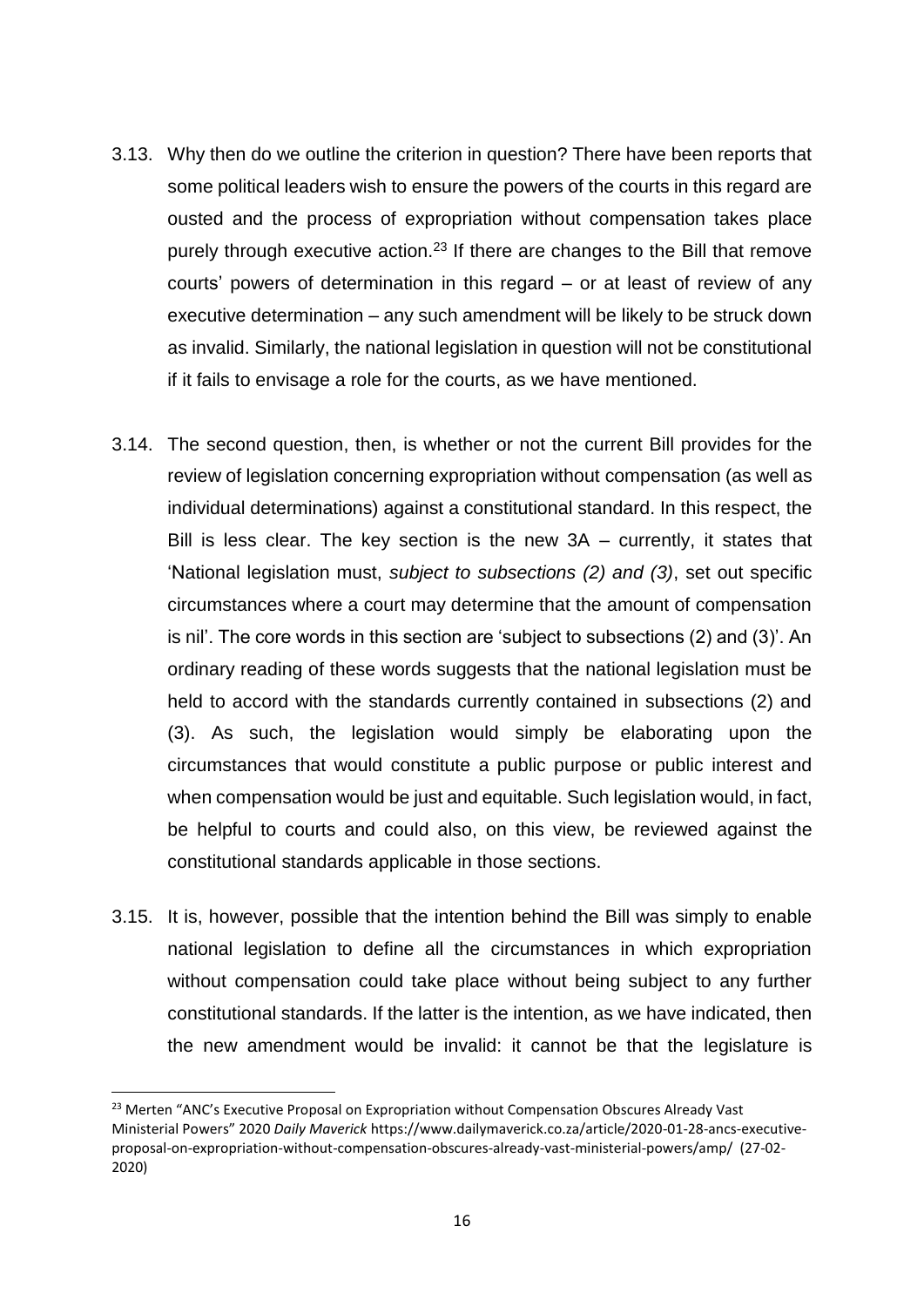empowered to pass legislation without being governed by a constitutional standard. It is also important that individual determinations are made taking account of the constitutional standards. We suggest an alternative wording to clarify the intention in the conclusion.

3.16. Lastly, we have suggested that the only justifiable purpose for expropriation without compensation would be to remedy historical injustice. Again, currently, the amendment to subsection 25(2) requires the purpose for which such an expropriation takes place to involve 'land reform'. The amendment currently meets this criterion but it should be clear that any changes to the amendment or national legislation must conform to this requirement.

### **4. Conclusion**

- 4.1. In this submission, we have highlighted the fact that across the world in jurisdictions similar to South Africa, the power to amend the Constitution is limited. Courts may review such an exercise of power for whether it conforms to the basic structure and values of the Constitution.
- 4.2. We recognised in our submission the pressing need for land reform in South Africa to address the historical injustices brought about by colonialism and apartheid. Doing so, however, must take place within the framework of the constitutional order South Africa enacted and not fundamentally undermine democracy, fundamental rights and the rule of law, which are some of the central features of South African constitutionalism.
- 4.3. We recognise that an amendment allowing expropriation without compensation can represent a grave interference with the most basic foundational interests and fundamental rights of affected individuals. To be permissible, such an amendment must conform with, in our view, at least three criteria: the expropriation must be for purposes of land reform focused on remedying past historical injustices; legislation allowing such expropriation without compensation and individual determinations must be subject to review by